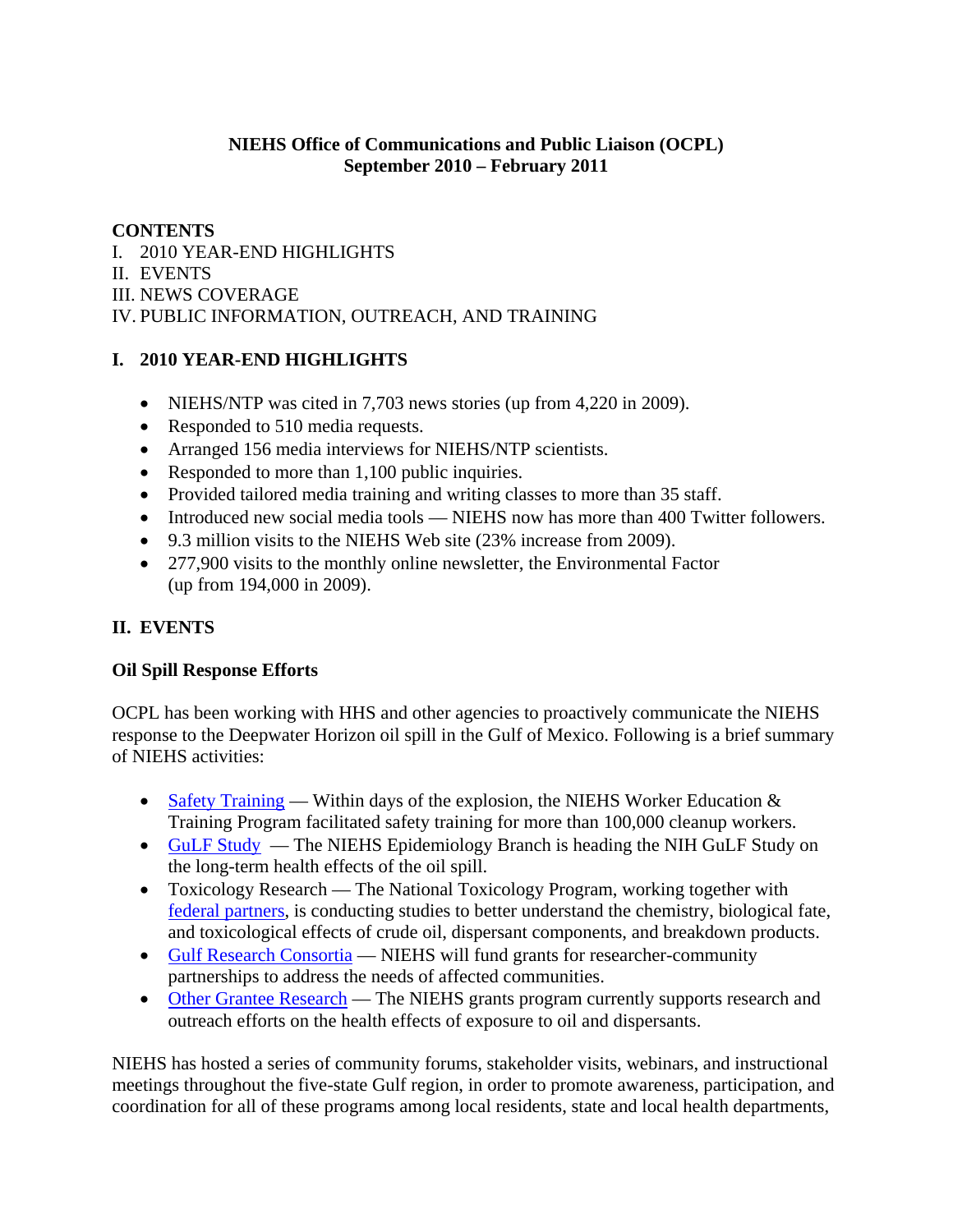regional universities and researchers, and federal agency partners. Some of the ongoing activities that OCPL oversees include:

- Providing regular updates to national press, HHS, and White House.
- Developing and trademarking unique logos for the GuLF Study.
- Establishing a communications plan for the GuLF Study roll out.
- Continuously updating Gulf Oil Response pages on the NIEHS Web site (http://www.niehs.nih.gov/about/od/programs/gulfspill.cfm).

The NIEHS webinars and other outreach efforts have resulted in more than 230 media stories (85 since August 2010) related to the Gulf oil spill. Following are some key examples:

- On August 18, 2010, a story in **The Daily Environment Report** entitled "NIEHS to Study Health Effects of Gulf Spill" included quotes by Dale Sandler of DIR and NIEHS/NTP Director Linda Birnbaum. A story entitled "NIH to Study Health After Spill" also appeared in **The Scientist**.
- On August 19, 2010, **The New York Times** and **Greenwire** compiled a story "Locals Track Gulf Oil Spill's Health Impacts, Paving Way for Federal Study," which included quotes from Dale Sandler. A follow-up story on August 25 in the **New York Times**  included quotes from Aubrey Miller of OD.
- On August 19, 2010, **Nature** ran a story "NIH Investigates Health Impacts of Gulf Oil Spill" that included quotes by Dale Sandler.
- On August 23, 2010, **The Pump Handle** story "What Next: Assessing Deepwater Horizon Damages and What We Have Yet to Learn About the Oil Spill's Impacts" focused on an NIEHS webinar and included quotes from NIEHS participants including Linda Birnbaum.
- On September 7, 2010, NIEHS/NIH issued a press release entitled "NIH to Launch Gulf Oil Spill Health Study." Several media outlets including **Fox Business**, **Government Executive**, **The Times-Picayune**, **The Advocate**, **All Headline News**, **CNN,** and the **NIH Record** carried stories about the launch of the NIH study. NIEHS and NIH staff were quoted in many of the stories.
- On September 22, 2010, **The St. Petersburg Times** and **Tampa Bay.com** ran a story entitled "Top Scientists Meet in Tampa to Study Health Impacts of Gulf Oil Spill." Dale Sandler was quoted, as was NIH Director Francis Collins.

### **Fluoride announcement**

The NIEHS Communications director worked closely with agency counterparts at HHS, EPA, and elsewhere to develop and implement a wide-reaching communications plan for the new HHS recommendation on water fluoridation. HHS' proposed recommendation of 0.7 milligrams of fluoride per liter of water replaces the current recommended range of 0.7 to 1.2 milligrams. On January 7, 2011, a press release and supplemental materials were disseminated and placed on NIEHS and other HHS Web sites http://www.hhs.gov/news/press/2011pres/01/20110107a.html.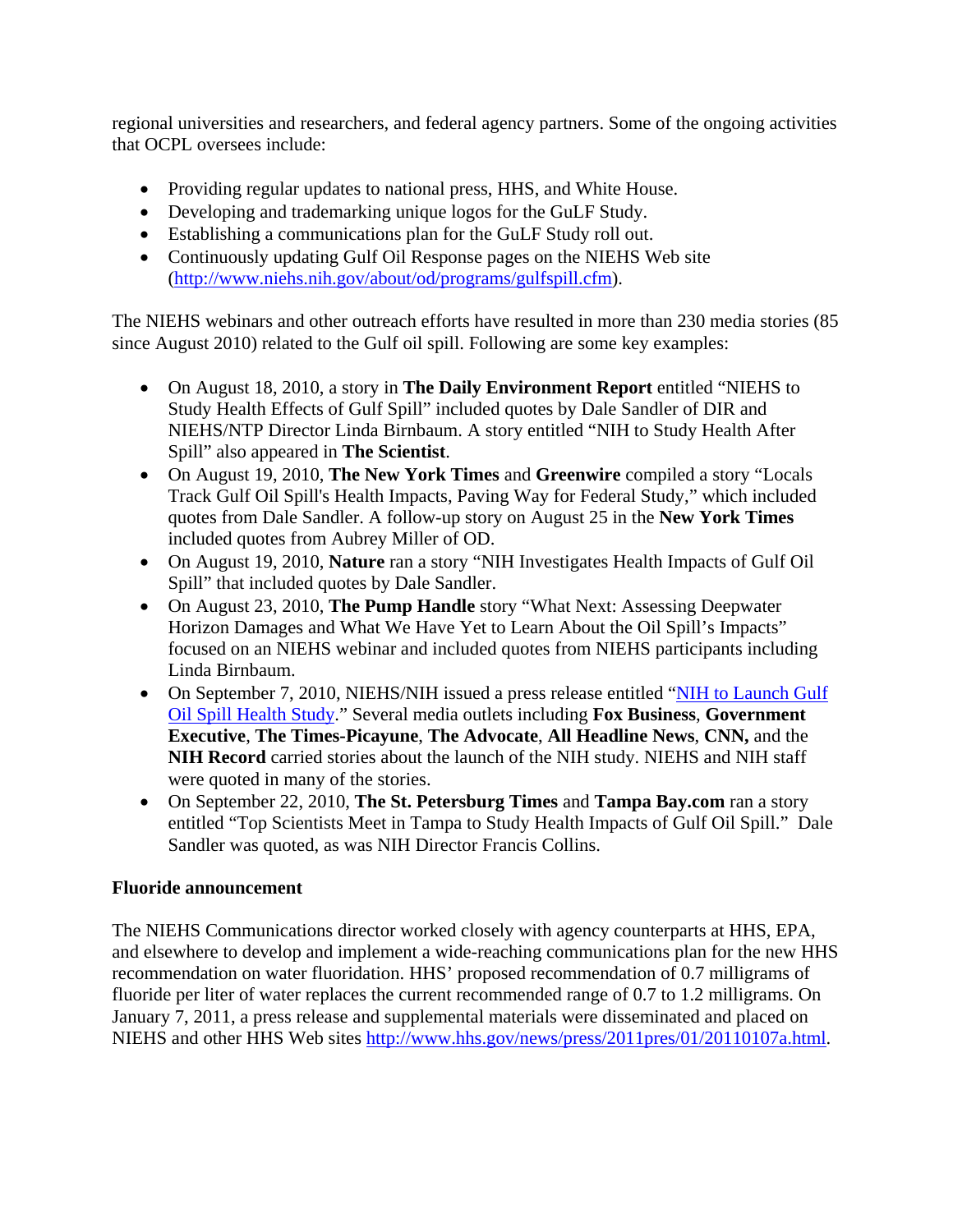## **National Toxicology Program Workshop: Role of Environmental Chemicals in the Development of Diabetes and Obesity**

OCPL ensured the content of the workshop was accessible by Web, phone, and other media to a wide variety of audiences. OCPL conducted a media  $O&A$  session immediately following the workshop http://www.niehs.nih.gov/news/releases/2011/ntpworkshop.

More than 30 stories focused on the NTP meeting, including the following:

- On October 18, 2010, **BNA Daily Environment Report** wrote a story that focused on the upcoming meeting. Kris Thayer of NTP was quoted.
- On November 8, 2010, **Risk Policy Report** also compiled a story on the upcoming meeting that included quotes from Kris Thayer.
- A **Reuters** story on January 13, 2011, titled "Evidence Suggests Role for Chemicals in Diabetes" included quotes from participants.
- On January 13, 2011, **Chemical Regulation** ran a story entitled "Link Suggested Between Chemical Exposure, Possible Development of Diabetes, Obesity" that included quotes from Jerry Heindel of DERT.
- An **AOL Heath** story on January 14, 2011, titled "Study Links Chemicals to Diabetes, Obesity" included quotes from Kris Thayer.
- A story in the Raleigh **News and Observer** on January 24, 2011, entitled "Do Chemicals Contribute to Obesity?" focused on the research discussed at the meeting.

## **Global Alliance for Clean Cookstoves Initiative**

OCPL developed materials to promote the international cookstove initiative that was launched September 2010. The Global Alliance for Clean Cookstoves is a new public-private partnership to save lives, improve livelihoods, empower women, and combat climate change, by creating a thriving global market for clean and efficient household cooking solutions http://www.niehs.nih.gov/news/newsletter/2010/october/spotlight-cookstove.cfm.

## **III. NEWS COVERAGE**

## **Total News Coverage of NIEHS Science, Researchers, and Activities**

September 2010 — 611 stories October 2010 — 553 stories November 2010 — 448 stories December 2010 — 788 stories January  $2011 - 315$  stories (as of January 24)

### **Highlights from Newspapers, Trade Papers, and National Magazines**

 On August 19, 2010, **Medscape's** story "New US Research Committee on Breast Cancer and the Environment" included quotes by Linda Birnbaum.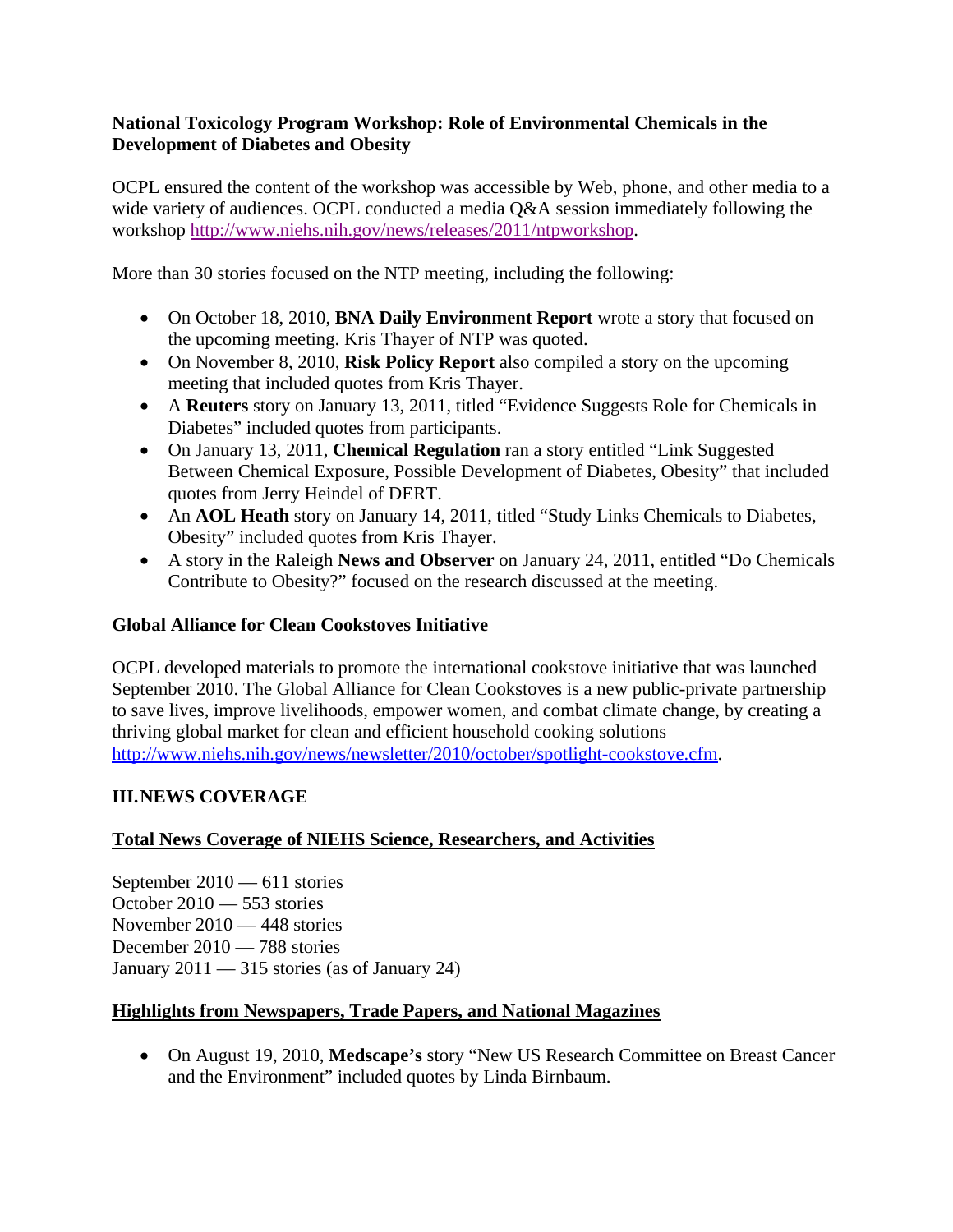- A press release issued by NIEHS on August 24, 2010, Atrazine Causes Prostate Inflammation in Male Rats and Delays Puberty, resulted in several media stories, including one in **Environment News Service**. Sue Fenton of DIR was quoted.
- On August 24, 2010, a story in **FDA Week** entitled "New FDA Council Eyes Modernizing Toxicology, Risk Assessments" included quotes from Ray Tice of NTP.
- On August 26, 2010, a story in the **Baltimore Sun** entitled "Alternatives to Animal Testing Gaining Ground" included information about NTP's efforts to reduce, refine, and replace animals.
- On September 2, 2010, **Scientific American'**s story "Rabbit Rest: Can Lab-grown Human Skin Replace Animals in Toxicity Testing?" featured quotes from NTP's William Stokes.
- On September 6, 2010, **The New York Times** ran a story entitled "In Feast of Data on BPA Plastic, No Final Answer" that included quotes from Linda Birnbaum.
- On September 8, 2010, **Time** magazine featured a story on "The BPA Debate: Bad Reputation and Still No Awswers" that included quotes from Linda Birnbaum.
- On September 20, 2010, **The New York Times** ran a story entitled "Study: Human Exposure to BPA 'Grossly Underestimated'" which included quotes from Linda Birnbaum.
- On September 26, 2010, **The Chronicle of Higher Education** ran a story entitled "Mixed Signals About Cellphones' Health Risks Hang Up Research" that included quotes from John Bucher of NTP.
- On October 1, 2010, **CBS News** compiled some slides for a piece on "BPA: 7 Secret Sources" that included quotes from NTP's John Bucher.
- On October 28, 2010, **North Jersey.com** featured a lengthy article about the NIEHS Sister Study entitled "Breast Cancer Study Turns to Patients' Sisters to Aid Research" that included quotes from Paula Juras of DIR.
- In November 2010, NIEHS intramural scientists were featured on the cover of the **The NIH Catalyst** for a story entitled "NIEHS Advances Predictive Genomics."
- On November 8, 2010, a story in **Chemical and Engineering News** entitled "Fetal Origins of Disease" included quotes from Mike Waalkes of NTP.
- On November 19, 2010, **Pesticide and Chemical Policy Week** included a lengthy Q&A story with Linda Birnbaum.
- On November 22, 2010, the Raleigh **News and Observer** included a story entitled "Finding Secrets of Small Worlds" that focused on nanotechnology and included excerpts from a conversation with Nigel Walker of NTP.
- On November 30, 2010, **Discovery News** ran a story entitled "As BPA concerns Rise, Can Companies Seek Alternatives" which featured quotes from Linda Birnbaum.
- In November, several stories, including one in **Genome Web**, highlighted the move of Rick Woychik from The Jackson Laboratory to the role of NIEHS Deputy Director. OCPL also helped promote this good news with a feature story on the new Deputy in the January issue of the Environmental Factor http://www.niehs.nih.gov/news/newsletter/2011/january/spotlight-woychik.cfm.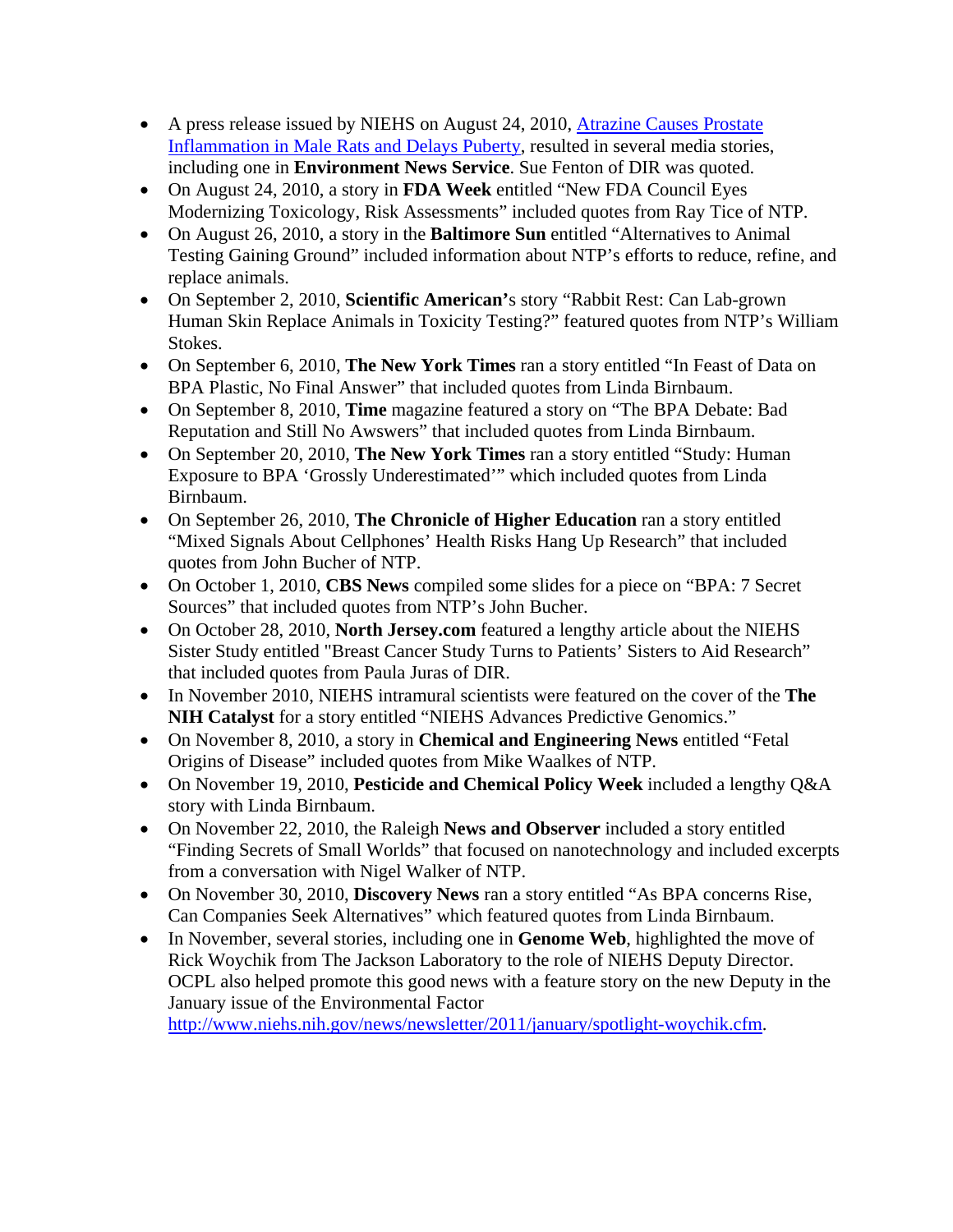- In December 2010, **Nature Medicine** ran a story entitled "Animal Testing Alternatives" Come Alive in US" that included quotes from Ray Tice.
- The December 16, 2010 issue of **Nature** included the story "Fear in the Dust" with quotes from Aubrey Miller. A December 10 story in **MedPage Today** also focused on erionite and quoted Aubrey Miller.
- The December 25 issue of the **New Scientist** ran a story "Welcome to the Exposome" that featured NIEHS grantees and included quotes from David Balshaw of DERT.
- On December 29, 2010, an **Associated Press** article entitled "Pitt Prof at the Forefront of a Futuristic Science" focused on an NIEHS grantee and included quotes from Carol Shreffler of DERT.
- The January/February issue of **Scientific American Mind** featured a story entitled "Handicapped by our Genes" that included quotes from Serena Dudek of DIR, and focused on some of her neuroscience work.
- On January 5, 2011, **Chemical and Engineering News** ran a story entitled "Pollutants' Passage From Mother to Child" that includes quotes from Linda Birnbaum.
- On January 10, 2011, **The New York Times** article "Sneeze-Free Zone" included quotes from Darryl Zeldin of DIR.

# **IV. PUBLIC INFORMATION, OUTREACH, AND TRAINING**

OCPL supports both internal and external communications efforts.

## **Society of Toxicology 50th Anniversary: Benchmarks in Toxicology Project**

OCPL took the lead in a special poster project called Benchmarks in Toxicology, to commemorate the upcoming SOT 50th Anniversary. The project poses the question: "What are the most influential events, discoveries, and people that have helped to shape the field of toxicology?" Our online nomination process generated more than 200 nominations. The poster will debut at the SOT annual meeting in March. OCPL also plans to conduct a number of outreach efforts related to the conference and, once again, will provide live updates from SOT on a dedicated Web space that can be shared with everyone.

# **Combined Federal Campaign (CFC) for NIEHS**

This year's successful CFC effort was chaired by an OCPL staff person. OCPL developed a dedicated Web page on the internal site that helped communicate information about the campaign. The site received more than 9,000 hits during the two month campaign. Numerous events were held at NIEHS to raise awareness and excitement about the campaign.

- $\bullet$  \$106,000 pledged  $-$  \$12,000 more than the previous record set in 2005, and \$15,000 or 15 percent greater than last year.
- 206 participants the highest overall number and percentage, at 30 percent, since 2005.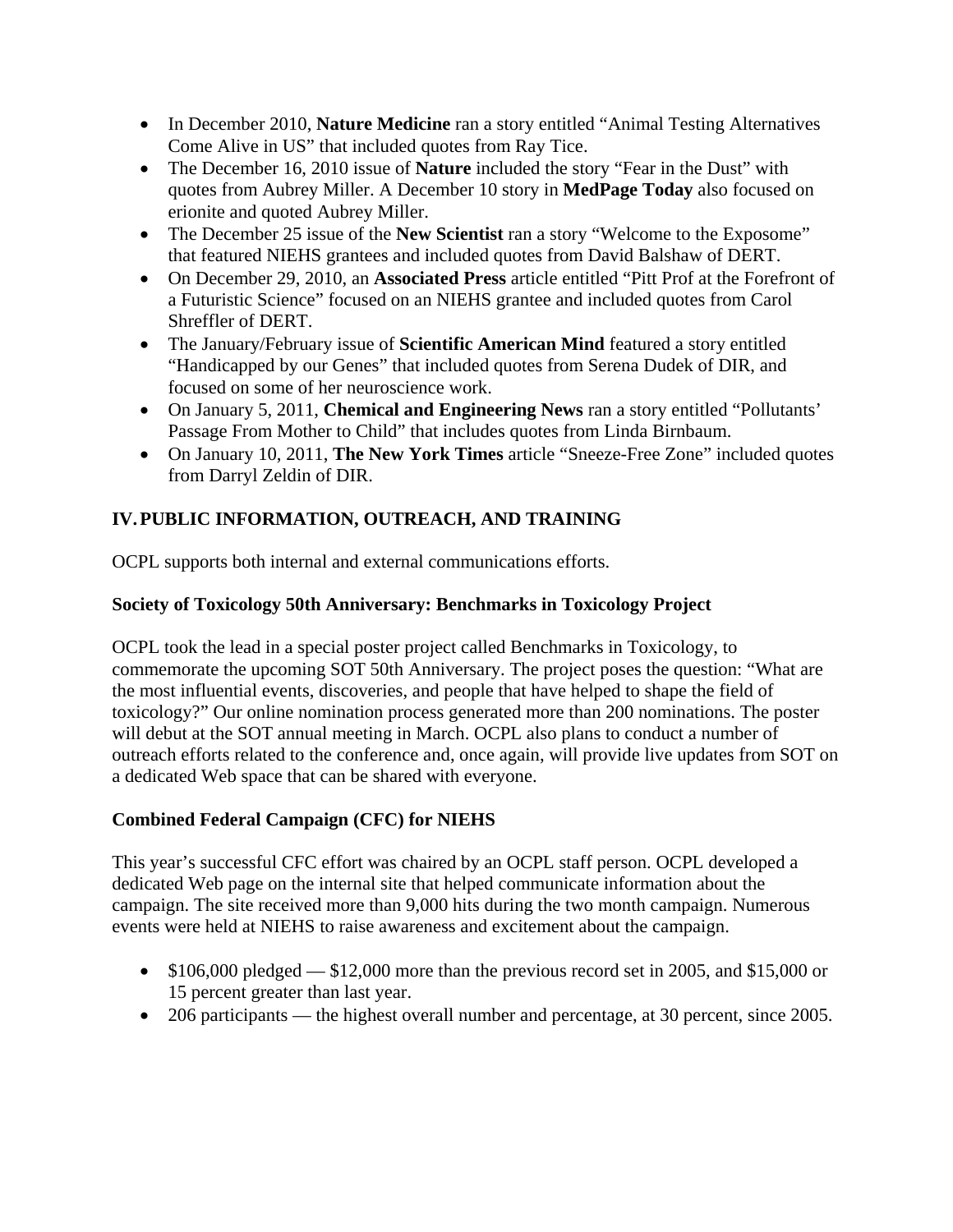## **NIEHS Pulse Survey**

OCPL developed all communication materials (posters, t-shirts, talking points, Web site, e-mails, stickers and cards, and table tents) related to the launch and implementation of the Pulse Survey. The Pulse Survey was an NIEHS employee survey conducted in November 2010.

# **16th Annual Heinz Awards**

OCPL worked with the Heinz Foundation to promote the recipients of the 16th Heinz Awards, which included three NIEHS grantees. The press release was posted on the NIEHS Web site, featured in the Environmental Factor, and circulated to media outlets.

## **Louisville Kentucky Community Forums**

OCPL worked with NIEHS staff from throughout the institute, as well as the University of Louisville Center for Environmental Genomics and Integrative Biology, to support a community forum on October 20, 2010, on the social and environmental determinants of health. Linda Birnbaum served as the lead discussant. OCPL helped promote the meeting and reported on it in the Environmental Factor

http://www.niehs.nih.gov/news/newsletter/2010/november/spotlight-forum.cfm.

A story entitled "Forum Focuses on Health Problems, Causes in Western Louisville" also appeared in the Courier Journal, which included quotes from Linda Birnbaum.

## **Public Inquiries**

OCPL responded to approximately 150 public inquiries per month, since September 2010, received by phone, mail, and e-mail. The questions range from concerns about electromagnetic fields (EMFs) to requests for educational materials and referrals to environmental health clinics. OCPL staff also conducts tours of the institute for members of the public.

### **Online Newsletter**

The NIEHS monthly online newsletter, the Environmental Factor, highlights NIEHS research, staff accomplishments, and ongoing activities. Many of the stories in the Environmental Factor are selected and used by other publications, including the **NIH Record, NIH Catalyst, NTP Update,** and others (see http://www.niehs.nih.gov/news/newsletter/index.cfm).

### **Web Pages**

Web highlights include:

- Gulf Oil Spill Response pages http://www.niehs.nih.gov/about/od/programs/gulfspill.cfm.
- American Recovery and Reinvestment Act (ARRA) 16 success stories at http://www.niehs.nih.gov/recovery/index.cfm.